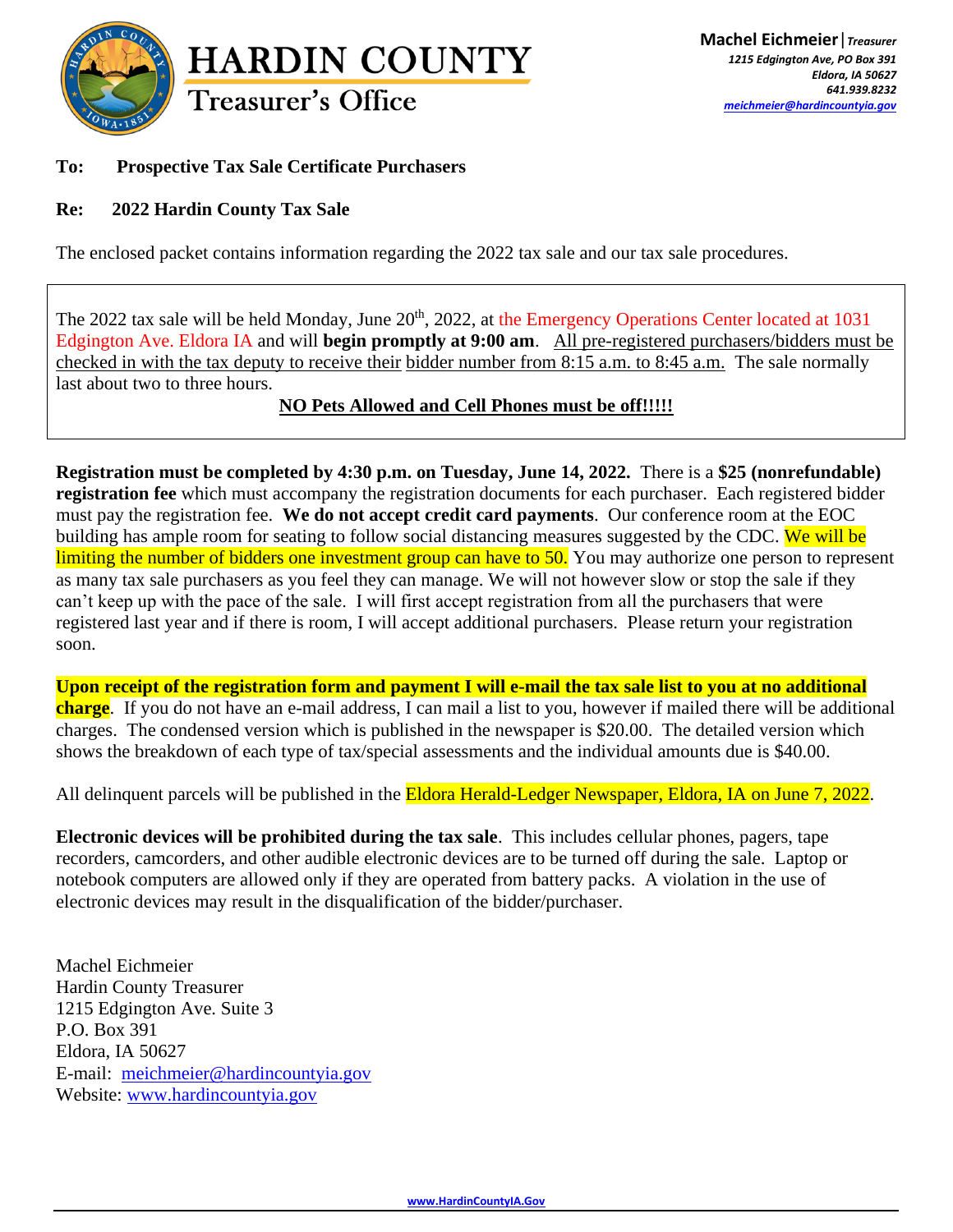

### **NOTICE TO TAX SALE PURCHASER OF THE TERMS AND CONDITIONS GOVERNING THE TAX SALE**

The 2022 annual tax sale will be held by the Hardin County Treasurer in the Emergency Operations Center, located at 1031 Edgington Ave Eldora on **Monday, June 20, 2022, at 9:00 A.M**. for as long as purchasers are present. The annual tax sale is then adjourned to 10:00 A.M. on the third Monday, July 18, 2022.

#### **The following information is provided to assist you in purchasing delinquent taxes at tax sale:**

**1) All prospective bidders must register on or before Tuesday, June 14, 2022,** prior to the tax sale. All bidders/buyers/assignees must be age 18 years or older as of June 20, 2022. The County Treasurer may require valid proof of age; i.e., driver's license or birth certificate. You may, through written notice to the treasurer, designate an appointee to bid for you in your absence. **A \$25.00 registration fee (nonrefundable) is required for each bidder number assigned. Iowa Law House File 256 see attached copy with this packet.**

Each parcel will be offered for sale to all bidders beginning with a 100% undivided interest selected by a random process. **"Bid downs" will range in whole percentage points from 99% to 1%.** When more than one person offers to pay the total amount due, the person that designates the smallest percentage of undivided interest of the parcel for the total amount due will obtain the tax sale certificate. **In case of a tie bid, the successful bidder will be selected by a random process.** 

For example: Party 'a' bids the total amount due for a 100 percent interest in the parcel. Party 'b' bids the total amount due for a 90 percent interest in the parcel, etc. The percentage designated gives the tax sale certificate holder, upon the issuance of a treasurer's tax sale deed, an undivided interest in the parcel with the owner(s) of record. Bids for less than 1 percent interest will not be accepted.

#### **A tax sale bidder, who has properly registered, is allowed to purchase tax sale certificates under multiple buyer name/numbers but may only bid for one buyer at any given time.**

(Note: "Properly registered" means that the name(s) on the buyer registration form and corresponding W-9 form **must be identical** and that the taxpayers' identification number furnished on the W-9 form must be for the name shown.) Certificates purchased under a specific buyer name/number may not be transferred to any other buyer name/number. (See section 12 for assignments.)

A tax sale certificate of purchase and/or a treasurer's deed can be set aside by the courts if it is determined the tax sale purchaser was ineligible to bid at tax sale. The general rule is a tax sale purchaser should never have an interest or lien in the parcel offered for sale. You should consult with your legal counsel to determine your right to bid and become a tax sale purchaser.

**2) Parcels with delinquent taxes are offered for sale** by numerical sequence by taxing district. You need to know the sequence number(s) within each district and the corresponding legal description(s) upon which you intend to bid.

The treasurer's office can help you obtain this information in the days prior to the sale by issuing a delinquent tax sale list for a fee of \$20 condensed version, \$40 office copy detailed version, or you may obtain a copy of the tax sale list that is published June 7, 2022 in the Eldora Herald-Ledger Newspaper, Eldora, IA. Also, a listing will be on our web site at [www.hardincountyia.gov](http://www.hardincountyia.gov/) and a list will be emailed to you for no charge with your paid registration fee.

**3) Payment is required at the time of purchase.** The amount collected will include all delinquent taxes, drainage, special assessments, interest, publishing costs, and a certificate fee for each certificate issued. Payment, with proper identification, must be in the form of a personal check, money order, or any form of guaranteed funds for the exact amount of the purchase. IRA checks will not be accepted unless issued for the exact amount of the purchase. Two-party checks will not be accepted for payment.

Failure to make payment at the end of the sale will result in those parcels being re-offered at the beginning of the next sale. In this instance, you will be prohibited from bidding again on these parcels. Depending on the number of parcels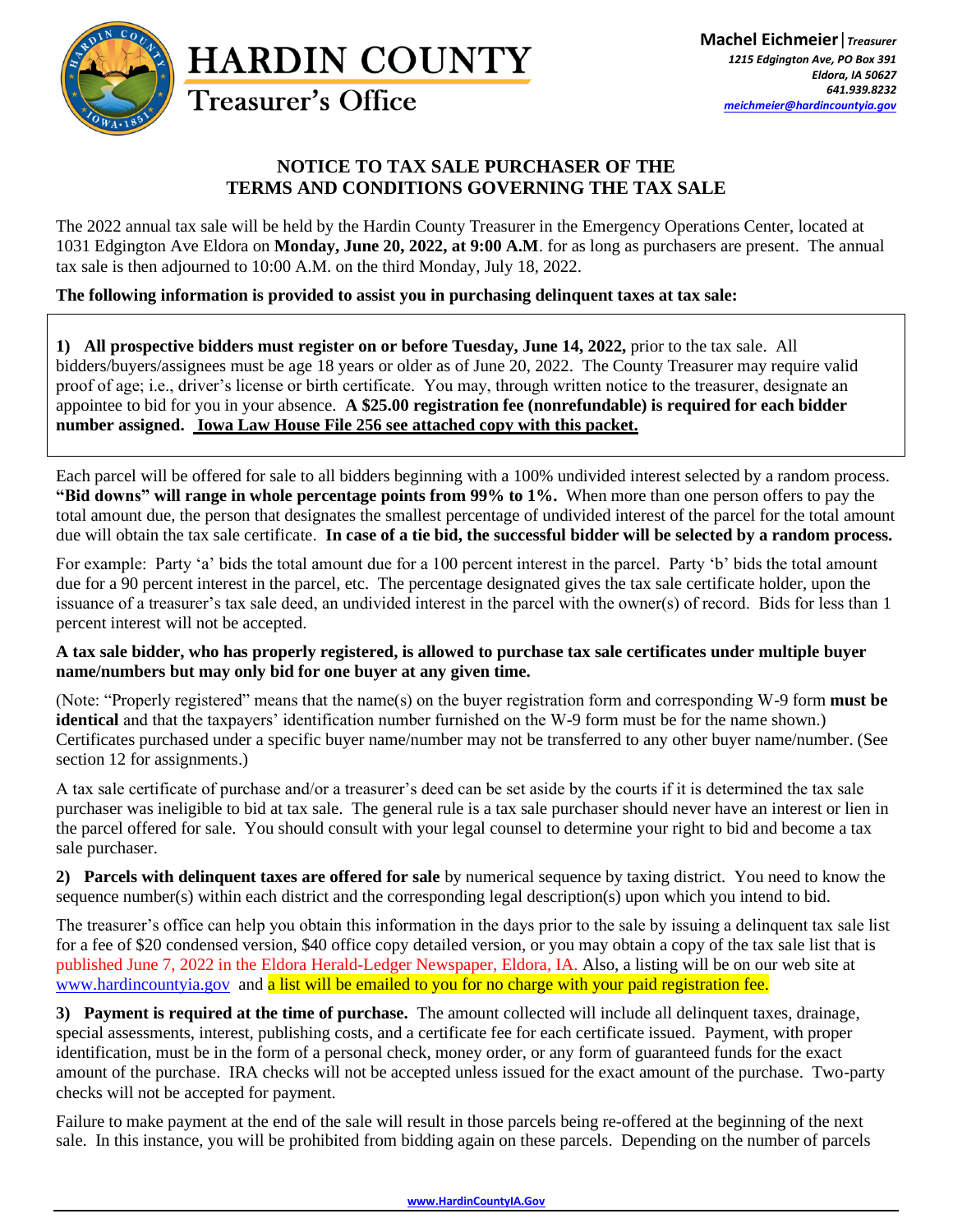

# **HARDIN COUNTY Treasurer's Office**

you have successfully bid upon, you may be required to leave a blank check. The treasurer's office will contact you with the total dollar amount before the check is deposited.

**4) Please allow 10 to 15 days to receive your certificate(s) or copies.**

**5) A W-9 form must be completed and signed at the time of purchase.** This information is needed so we can issue an accurate 1099-INT form to you and to the Internal Revenue Service, if the accumulative interest paid to you during the calendar year exceeds \$600.00.

**6) The tax sale certificate of purchase does not convey title to the purchaser**. The title holder of record or other interested party retains the right to redeem with a specified period of time, depending on the type of tax sale.

**7) '90 Day Notice of Right of Redemption' Affidavit of Service.** Service is completed when the certificate holder files the 90-day affidavit of service with the treasurer.

The tax sale redemption is not valid unless received by the treasurer prior to the close of business on the ninetieth day from the date of completed service or as allowed by law. Service must be compliant with the law in effect at the time of the tax sale.

#### **a) REGULAR TAX SALE**

The 90-day Notice of right of Redemption may be issued after one year and nine months from the date of sale. **(Parcels eligible for regular tax sale have been advertised only once.)** 

#### **b) PUBLIC BIDDER SALE**

The 90-day Notice of right of Redemption may be issued nine months from the date of sale. **(Parcels eligible for public bidder tax sale have been advertised twice.)**

#### **c) FAILURE TO OBTAIN DEED- CANCELLATION OF SALE**

If the certificate holder fails to file a '90 Day Notice of Right of Redemption' affidavit within three years from the date of the tax sale, The County Treasurer shall cancel the tax sale. The tax sale purchaser is not entitled to a refund.

#### **8) Tax Sale Deed**

The tax sale certificate holder is required to request a tax sale deed to be issued to them and remit the appropriate deed issuance fee and recording fee to the County Treasurer within ninety calendar days after the redemption period expires. The Treasurer is required by statute to cancel the certificate of purchase for any tax sale certificate holder who fails to comply with this paragraph.

**The deed issuance fee is \$25**. The recording fee is variable and will be determined at the time a deed is requested. Upon receipt of the deed issuance and recording fees, the Treasurer will record the deed with the County Recorder prior to delivering the deed to the purchaser. After the tax sale deed is issued and recorded, the new owner of record should record a 120-day affidavit to quiet the title (Iowa Code 448.15).

**9) A tax sale purchaser may pay subsequent taxes and special assessments** on the same parcel on which he/she holds the tax sale certificate. Payment may be made by a check drawn off their bank account in the same name(s) as listed on the tax sale certificate, or by money order or cashier's check. You may also pay online by registering, however additional fees will apply. If you choose to use this service, contact the office prior to making any payments online. Only items due in the current fiscal year may be paid on a "sub-list." Special assessments due in the future years cannot be paid until the fiscal year in which they become due.

Subsequent payments may be made on the delinquent half tax payment one month and 14 days after the date of delinquency (i.e., November 15 and May 15). Postmarks will not be accepted for payment of subsequent taxes. Upon payment of subsequent taxes, inform the tax department of the subsequent payment so it is paid and recorded properly as an addition to the sale. Sub-list payments not properly reported will be treated as voluntary payments and will be omitted from redemption calculations.

Recorded sub-list payments will accrue interest at the rate of 2% per month from the month of payment to the month of redemption. Subsequent tax payments received after 12:00 P.M. of the last business day of the month may not be posted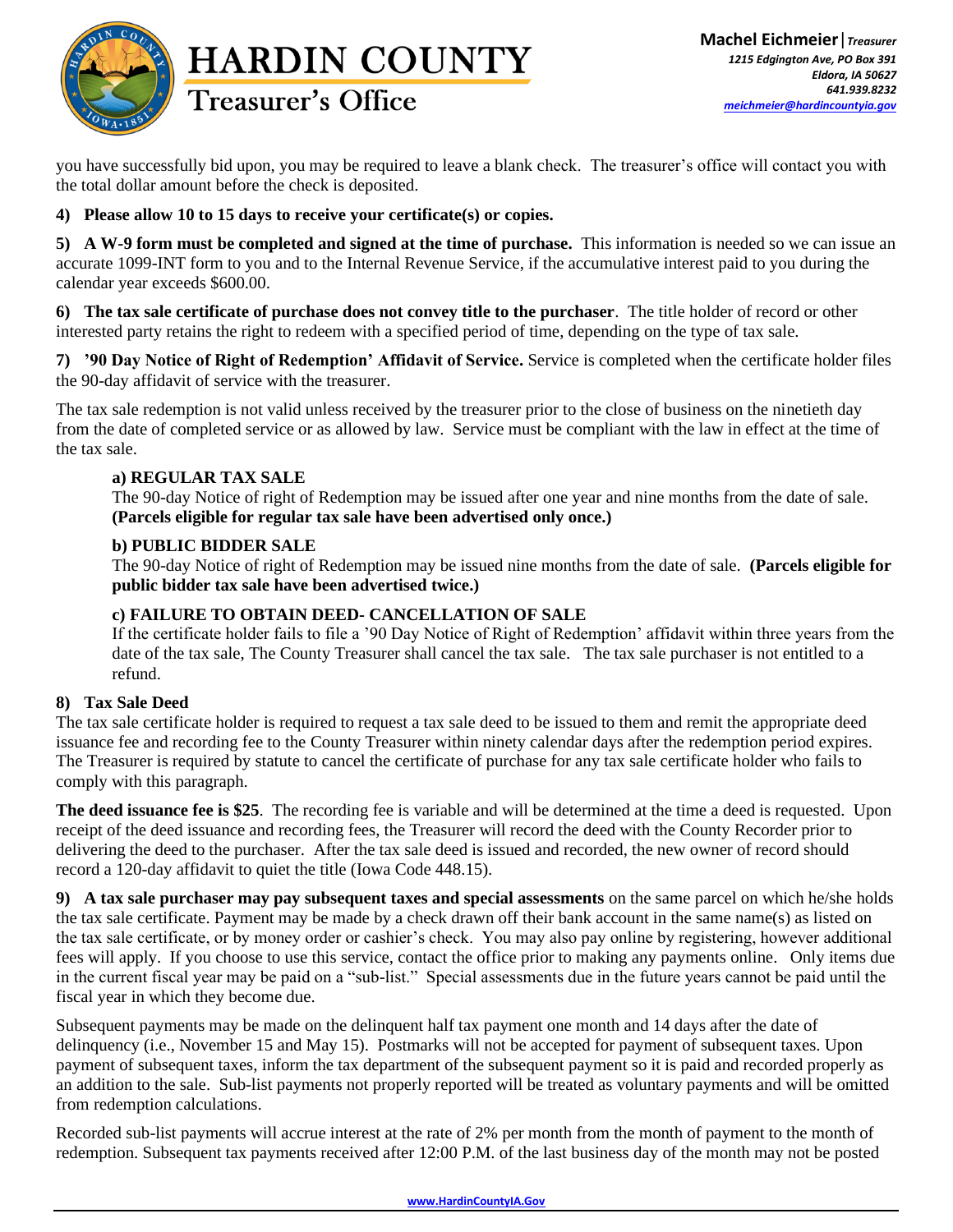



until the first business day of the following month and will accrue interest from the month the payment is posted. Subsequent tax list available from Treasurer, additional fee may be required, or amounts available online at www.iowatreasurers.org.

#### **10) Reimbursement of Tax Sale Redemption:**

**a) Reimbursement** will be made of the original tax sale amount including the certificate fee paid by the purchaser at the time of sale.

**b) Interest** in the amount of 2% per month calculated against the original tax sale amount. Each fraction of a month is counted as a whole month.

**c) Subsequent tax** payments paid by the purchaser and added to the amount of the tax sale certificate, with interest in the amount of 2% per month. Each fraction of a month is counted as a whole month.

**d) Valid costs** incurred and recorded on a tax sale certificate for action taken toward obtaining a tax deed. Costs not filed with the treasurer before redemption shall not be collected by the treasurer but may be recovered through a court action against the parcel owner by the certificate holder. Valid costs are defined in 447.13, Code of Iowa. Iowa Code (447.12), costs cannot be filed with the county treasurer prior to the filing of the '90 Day Notice of Right of Redemption' affidavit with the county treasurer.)

#### **11) Our office will notify you when a certificate has been redeemed.**

Upon surrender of the tax sale certificate of a redeemed parcel, the treasurer's office will issue a check for the redemption amount. You will receive a copy of the redemption certificate, which has a breakdown of the total amount of the redemption, to be retained for income tax purposes. When a tax sale certificate is redeemed prior to or on December 31 of each year, and payment has not been received by you, the amount redeemed will be reported on the 1099-interest form for the year in which the certificate is redeemed.

If the original certificate of purchase has been lost or destroyed, a duplicate can be obtained from the treasurer's office at a cost of \$20.00.

**12) Assignment of a tax sale certificate.** The tax sale certificate of purchase is assigned by the endorsement of the certificate, payment by the assignee of a \$100 assignment fee (not reimbursable) and forwarding the certificate to the County Treasurer for recording in the county system. An assignment is not considered valid until recorded on the county system by the Treasurer.

A certificate cannot be assigned to another bidder, other than a municipality, who is entitled to redeem. The assignor may not assign a certificate of purchase to more than one assignee and upon entry in the Register of Tax Sales it shall vest in the assignee all the right and title of the assignor; except, when a county held certificate is assigned, the assignee has only three years from date of assignment to qualify for a deed. Please contact this office for further information, should you desire to assign a certificate.

To obtain an assignment of a Hardin County held tax sale certificate you must contact our tax department. The terms and conditions set forth in this document apply both to certificates obtained through assignment and for certificates obtained directly through the tax sale.

**13) For each parcel sold, the treasurer is required to notify the title holder of record** within fifteen days from the date of sale that the parcel was sold at tax sale.

**14) The fee for the issuance of a treasurer's tax sale deed is \$25.00 per parcel.**

**15) If it is determined that any parcel was erroneously sold, the certificate of purchase will be canceled.** The certificate holder is required to return the certificate of purchase and will be immediately reimbursed the principal amount of the investment. **Interest will not be paid.** 

**16) Abandoned parcel law:** Iowa law now permits a county or city to purchase parcels offered at the regular tax sale or to require that a certificate be assigned to the county/city if the county/city files a verified statement of abandonment with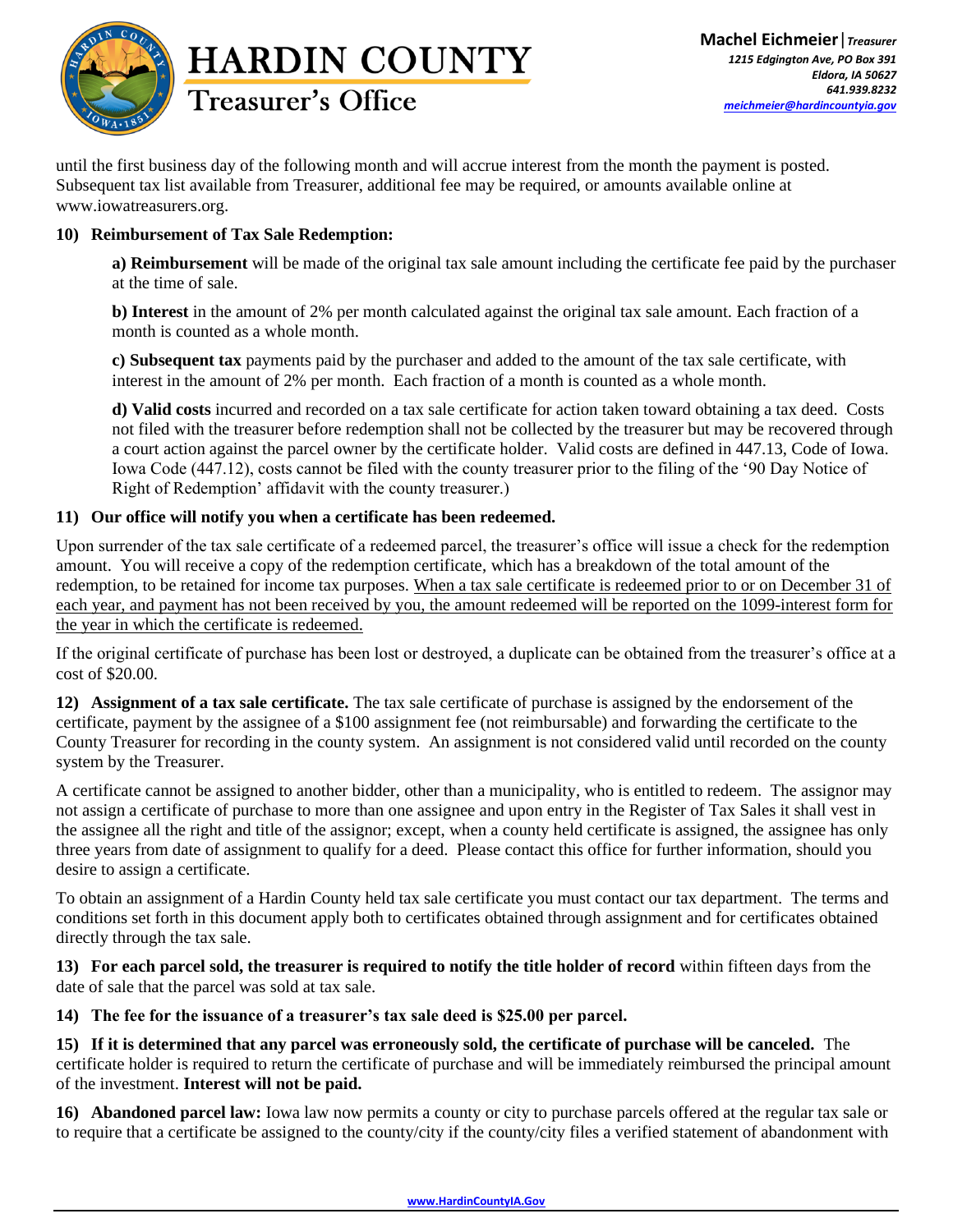

the County Treasurer. Senate File 448, passed by the 1999 session of the Iowa Legislature, provides additional information on this program.

**17) Public Nuisance Tax Sale –** Iowa Code 446.19B; Hardin County Ordinance No. 2007-41 adopted June 27, 2007, applies to parcels offered for sale 2008 and subsequent years.

**18) Bankruptcy -** property that is in a bankruptcy after the tax sale, the tax sale holder cannot attempt to acquire a tax sale deed until the bankruptcy is closed. Our office will try to notify you of a bankruptcy if we receive notification.

**19) Foreclosure -** property that is in a foreclosure, if you should receive a foreclosure notice and you are listed as a lien holder you need to respond to the person(s) sending you the foreclosure notice. Our office is not informed of properties in foreclosure.

#### **General Information**

This document has been prepared to provide general information and guidelines relative to tax sales, assignments, and tax sale redemptions. It is not an all-inclusive listing of statutory requirements, procedures, or policy, nor is it to be construed as a legal opinion of the statutes governing tax sales.

To protect your interest as a tax sale buyer and to determine your legal rights and remedies, we recommend you consult with your legal counsel.

**You may call our tax department at 641-939-8230 to obtain additional information. Please ask for Machel Eichmeier, Treasurer.**

Machel Eichmeier Hardin County Treasurer 1215 Edgington Ave. Suite 3 P.O. Box 391 Eldora, IA 50627 E-mail [meichmeier@hardincountyia.gov](mailto:meichmeier@hardincountyia.gov) Web site [www.hardincountyia.gov](http://www.hardincountyia.gov/)

Effective: May 3, 2022 Machel Eichmeier, Hardin County Treasurer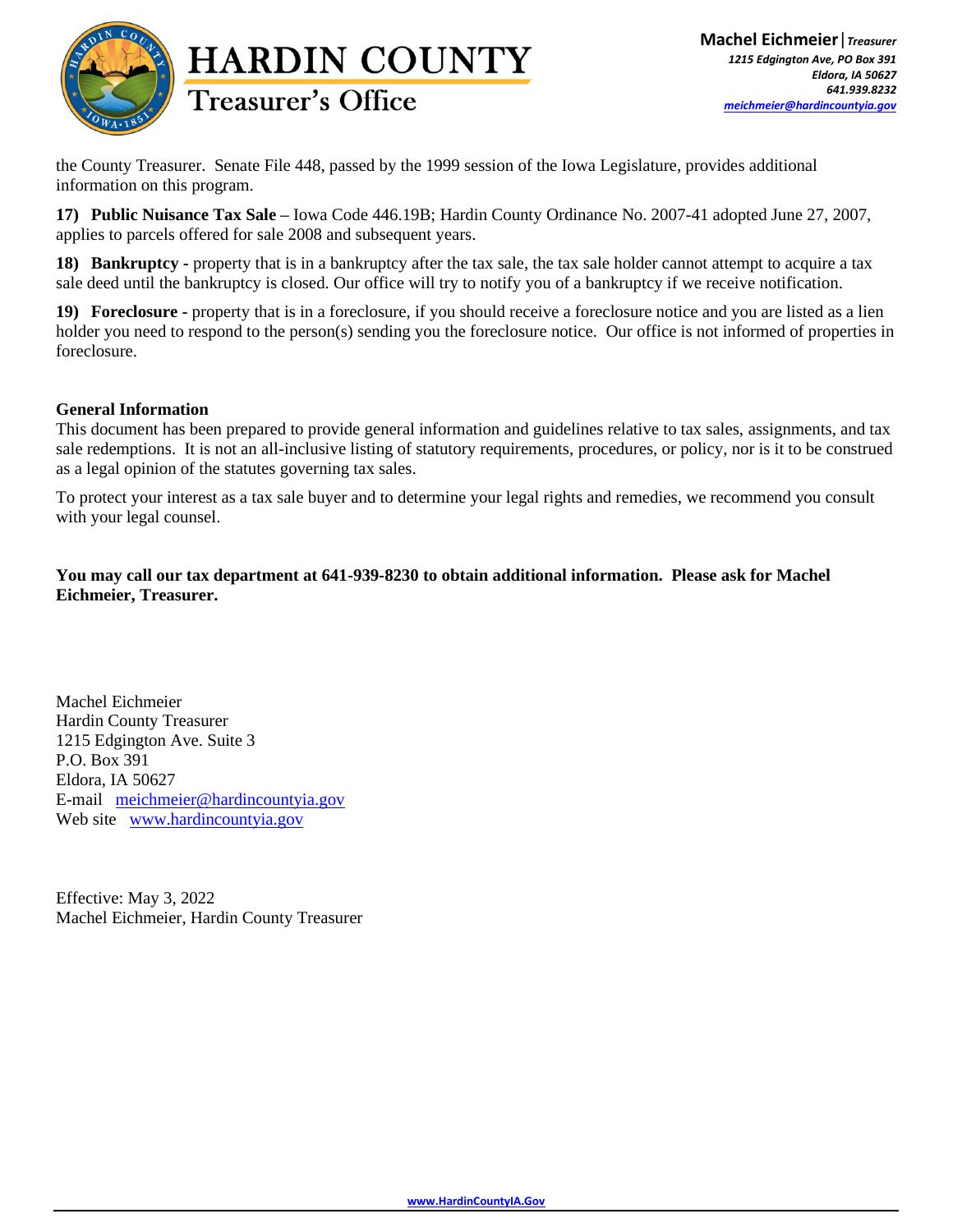

**House File 256** 

AN ACT

Relating to bidders at a property tax sale and owners of tax sale certificates and including effective and applicability date provisions.

BE IT ENCACTED BY THE GENERAL ASSEMBLY OF THE STATE OF IOWA:

 1 1 Section 1. Section 446.16, Code 2009, is amended by adding 1 2 the following new subsection: 1 3 NEW SUBSECTION. 4. Only those persons as defined in 1 4 section 4.1 are authorized to register to bid or to bid at the 1 5 tax sale or to own a tax sale certificate by purchase, 1 6 assignment, or otherwise. To be authorized to register to bid 1 7 or to bid at a tax sale or to own a tax sale certificate, a 1 8 person, other than an individual, must have a federal tax 1 9 identification number and either a designation of agent for 1 10 service of process on file with the secretary of state or a 1 11 verified statement meeting the requirements of chapter 547 on 1 12 file with the county recorder of the county in which the 1 13 person wishes to register to bid or to bid at tax sale or of 1 14 the county where the property that is the subject of the tax 1 15 sale certificate is located. 1 16 Sec. 2. EFFECTIVE AND APPLICABILITY DATES. This Act, 1 17 being deemed of immediate importance, takes effect upon 1 18 enactment and applies to tax sales held on or after June 1, 1 19 2009. 1 20 EXPLANATION 1 21 This bill provides that a bidder at a tax sale for 1 22 delinquent property taxes must meet the statutory definition 1 23 of "person". Code section 4.1, subsection 20, defines 1 24 "person" and includes the following: an individual, 1 25 corporation, limited liability company, business trust, 1 26 estate, trust, partnership or association, or any other legal 1 27 entity. The bill provides that, in order to register to bid 1 28 or to bid at a tax sale or to own a tax sale certificate, a 1 29 person, other than an individual, must have a federal tax 1 30 identification number and either have filed with the secretary 1 31 of state a designation of agent for service of process or have 1 32 filed with the appropriate county recorder a verified 1 33 statement of trade name of a business.

This was signed by Governor Culver on March 13, 2009.